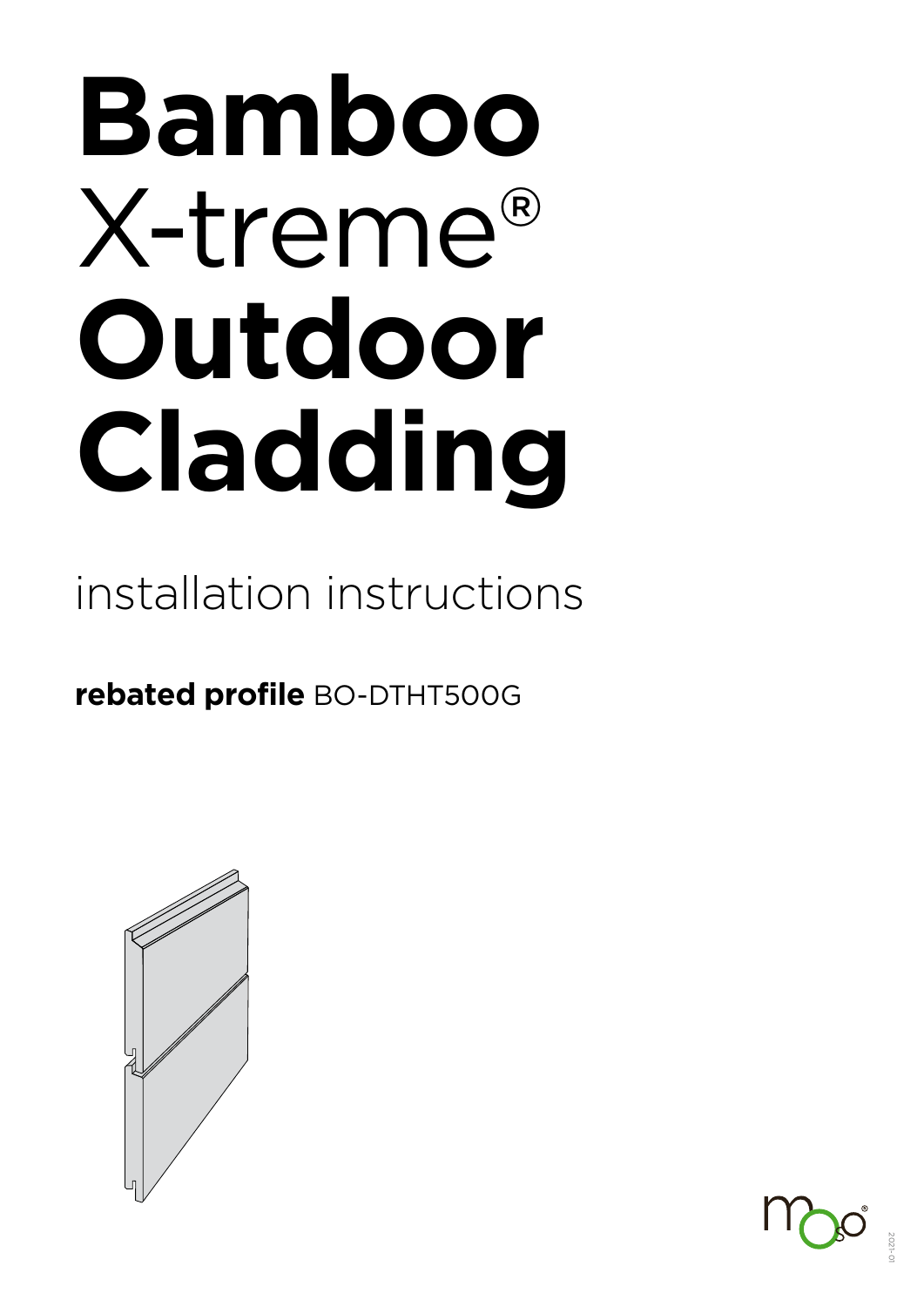# **MOSO® Bamboo** X-treme® **Outdoor Cladding installation instructions rebated profile** BO-DTHT500G

# **important**

- The MOSO® Bamboo X-treme® outdoor cladding board is a natural product, some variation in colour, grain and appearance is normal. Colour can change fast from dark brown to brown or grey, depending on the climatic conditions and maintenance schedule.
- Small cracks and splinters on the surface and on the board ends can arise from the different drying characteristics of the surface and ends. The surface will also become rougher over time. This phenomenon is normal for most wood species and is minimized for this product through the unique 'Thermo-Density®' production method. Cracks on the ends can be further minimized by applying sealer.
- Slight dimensional changes or cupping of the boards can occur after installation. This phenomenon is normal for most wood species and is minimized for this product through the unique 'Thermo-Density® production method.
- Keep at least a 5-6 mm ventilation gap between the boards. Installation with MOSO® Asymmetric Fasteners ensures correct spacing automatically.
- Due to the stability of the boards and the shape of the end-match system, no expansion gap is needed where the boards connect.
- We recommend applying sealer on every (cut) end to prevent water penetration. Sikkens Kodrin Sealer WV 456 is available from MOSO®.

# **before installation**

- Fix the vertical battens (at least 20 mm thick, 60 mm wide) using screws going through the membrane into the wall construction behind. This creates a rigid/flat surface for installation of the boards.
- Each board should be fixed to at least 3 battens: so the maximum centre-to-centre spacing between the battens is 616.7 mm (1850 mm/3) (diagram 1 - normal pattern). Always install the ends of the boards exactly on the battens.
- The cladding boards should be fixed using the MOSO® Asymmetric Fasteners (18 mm). Make sure the MOSO® Fastener is screwed in the middle of the batten so that it is fully supported. Make sure to drive the screw deep enough into the supporting construction for proper fixing.
- Please note: At the edges of the cladding, keep a gap of 7-10 mm from adjacent materials, to allow for sufficient ventilation.
- If a random joint pattern is desired, the spacing between battens can be maximum 300 mm (diagram 2 - random pattern).



# **diagram 1 - normal pattern diagram 2 - random pattern**



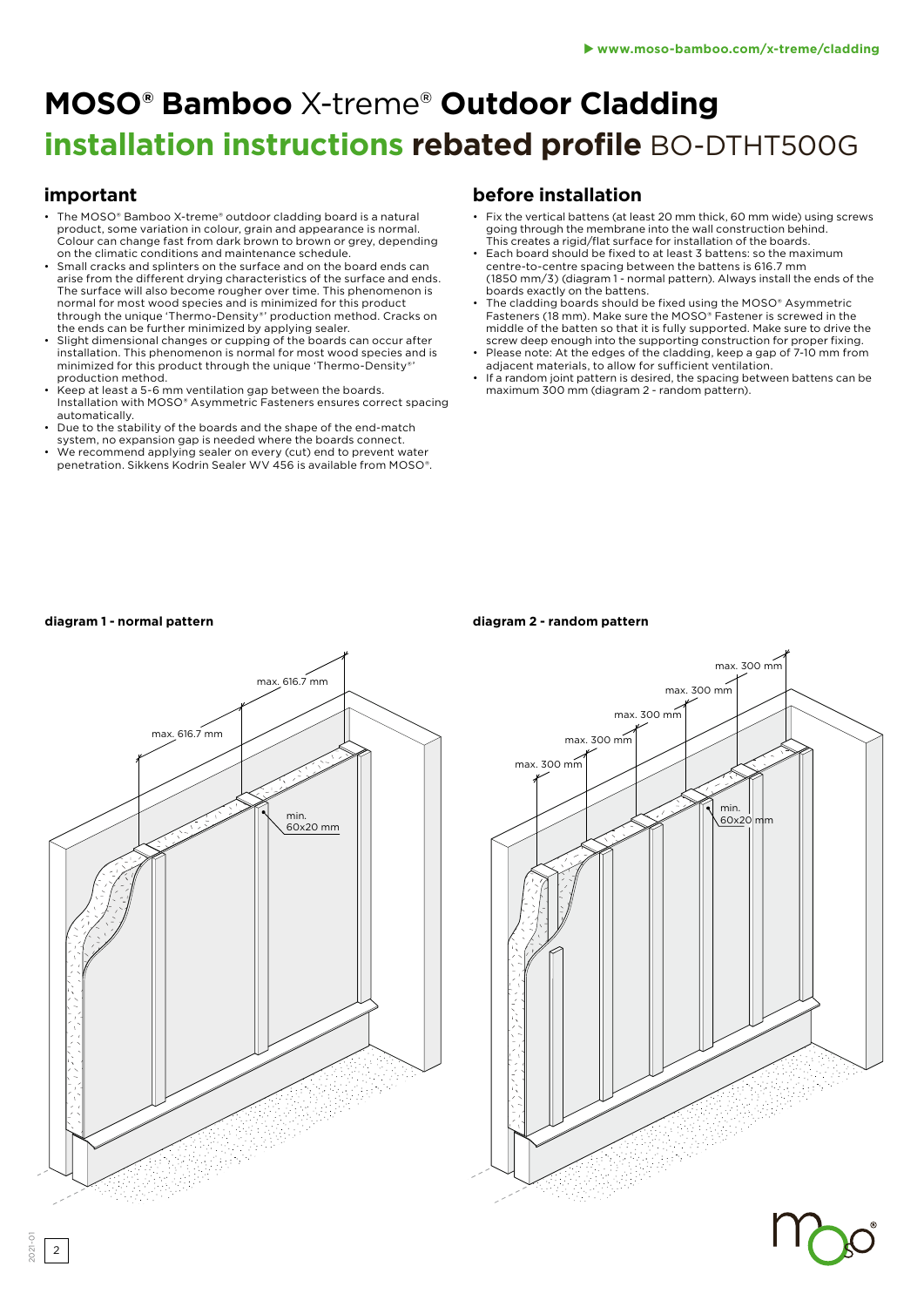# **MOSO® Bamboo** X-treme® **Outdoor Cladding installation instructions rebated profile** BO-DTHT500G

# **installation**

## **STEP 1 - levelling first row of fasteners**

- Start with the lowest row of fasteners (MOSO® Asymmetric Fastener with waved side up) and make sure they are placed fully level (using a spirit level).
- Avoid overtightening the screws as this can pull the fastener slightly into the wood, making it difficult to place the board onto the fastener.

## **STEP 2 - install first row of boards**

- Place the board onto the row of fasteners. The waved side of the fastener enables an easy grip into the groove of the board.
- Make sure that the fasteners engage deep enough in the groove so that the boards lay level. Tapping the boards should be done carefully, preferably with a rubber mallet.
- We recommend fixing the 2 adjacent board ends on a batten/beam using 1 fastener per board end.
- Make sure you keep a ventilation gap (7-10 mm) on the edge of the cladding.

## **STEP 3 - second row**

- Install the second row of fasteners (MOSO® Asymmetric Fastener with the waved side up), pushing them down on the tongue of the first row of boards.
- Install second row of boards.

## **STEP 4 - continue with the rest**

• Continue to install the cladding boards in this way to cover the full surface.





2021-01

3